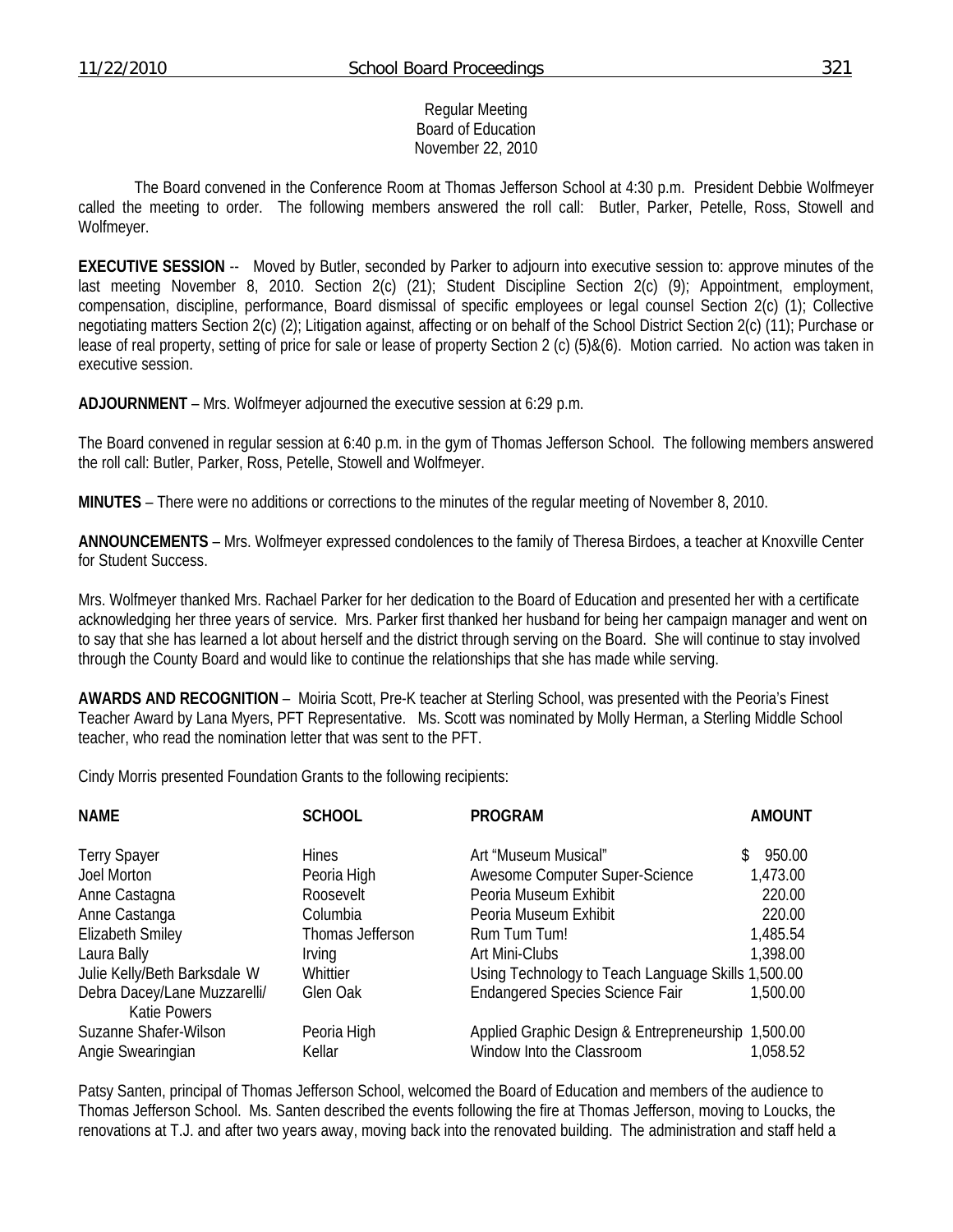neighborhood open house prior to tonight's board meeting so that the public could tour the building. Second graders from Thomas Jefferson performed under the direction of Elizabeth Smiley.

**PRESENTATION BY AUDIENCE** – Terry Knapp, 922 W Wilshire spoke regarding bullying. He feels that administration, as well as students, are bullying. This is occurring all over the district and it must stop.

Sharon Crews, 2215 W. Callender would like to see statistics on the number of dress code violations in the high schools. Ms. Crews feels the students having issues with the dress code are the same students with attendance issues and poor grades. She then requested the Board seek teacher input on new policies.

The following audience members spoke to the overcrowding at Whittier Primary:

Karen Adkins-Dutro, 2610 W. Barker Ave. Carrie Peterson, 2125 W. Moss Ave. Jennifer Brady, 1024 N. Elmwood Mike Simone, 1018 Glenwood Patricia O'Shaughnessy, 1010 N. Maplewood Brooke Spellman, 1115 N. Institute Pl Anita Tuccillo, 1025 N. Glenwood

Bob Darling, 230 E. High Point Rd started with wishing Mrs. Parker good luck in the future on the County Board. He then expressed his concerns with statements by a board member regarding an eight hour work day. He feels we need to take advantage of the time that we have students in the buildings and feels communication is the key to working together. He also lobbied for a campaign to send Christmas cards to soldiers serving overseas.

Andrew Jowers, 416 NE Madison Ave visited the Manual Open House and feels good things are happening at Manual High School. He went on to say that we have an urban school district with urban problems – if we are not making progress we need to fix it. He asked the public to give Dr. Lathan time to do her job.

Mary Kelther, 5626 N. Monterey Ct came to the board as an employee – the pre-kindergarten program has been reopened and She thanked the Board for their support. She also invited members of the Board to the  $6<sup>th</sup>$  Annual Thanksgiving Feast at Riverview Gardens, 11:00 a.m.

Dr. Lathan responded to members of the audience by first thanking the Whittier PTO for bringing their concerns to the Board and letting them know that this matter will be looked into. She went on to say that she is also happy that the pre-k funding has been restored. Dr. Lathan then announced that all students will be held accountable for the dress code and other issues including fighting.

## **INFORMATION ITEMS – REPORTS FROM SUPERINTENDENT AND STAFF** –

## 1. REMARKABLE RULE 1 – RESPECT OUR CUSTOMER

Mrs. Wolfmeyer updated the Board on the live broadcast of the BOE meetings:

The cost of replacing the failing equipment will be \$5,092.00. In addition, Comcast was contacted regarding the availability of the timeslot only to find that the responsibility for the Public, Education and Government channels has been transferred to a third party provider. If the Board decides to pursue returning to live broadcast, a proposal will need to be sent. No definite timeline was given as to the amount of time needed for approval.

The cost of updating for live streaming will run about \$1,200.00 to expand band width.

Chris Coplan previewed the Remarkable Times for the Board and the audience.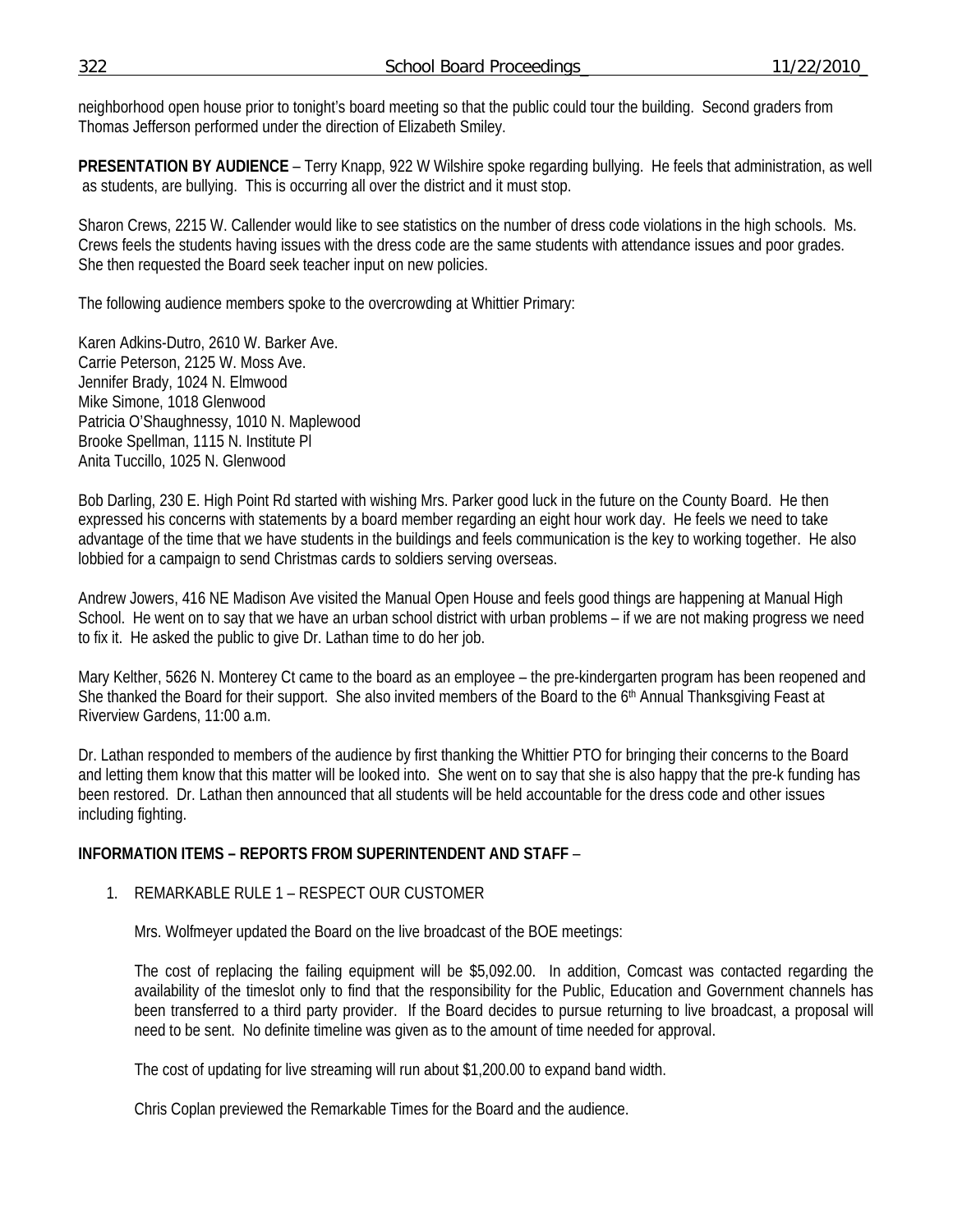### 2. REMARKABLE RULE 2 – RESPECT LEARNING

Brian Chumbley, Director of Accountability and Research, along with members of his department presented a Data Overview. (Powerpoint presentation on file in the Board Secretary's office.)

Bill Salzman, Interim Director of Student Affairs, presented an overview of discipline procedures. (Powerpoint presentation on file in the Board Secretary's office.)

3. REMARKABLE RULE 3 – RESPECT OUR FINANCES

P.O.'s over \$2,500.00 - Kinney

4. GOAL 4 – RESPECT OUR CUSTOMER

Since our last Board meeting report on November 8, 2010, we have received six (6) NEW Freedom of Information act requests. Of these new requests, four (4) were filled and two (2) are pending. Of the three (3) pending requests noted on the November 8, 2010 Board report three (3) are still in pending status and none (0) were filled. We have received one hundred sixty-six (166) requests for this calendar year.

### **CONSENT AGENDA –**

ADOPTION OF CONSENT CALENDAR – Moved by Parker, seconded by Ross that the Board of Education adopt the consent calendar.

On roll call, 6 ayes. Motion carried.

GIFTS TO SCHOOL DISTRICT – Moved by Parker, seconded by Ross that the Board of Education accept the following donations and letters of appreciation be sent to the donors:

 \$231.00 donated by Dr. & Mrs. Eric Elwood, to Washington Gifted School Epson Document Cameras, valued at \$2,990.00, donated by Hines PTO to Hines School Building landscaping and student needs, valued by the donor at \$1,280.31, by Franklin-Edison Neighborhood Association to Franklin Edison School. Rainbird Irrigation System, valued at \$10,000.00, by Richwoods Soccer Booster Club to Richwoods High School Balloon Man for School Fall Family Festival, valued at \$70.00, by Jeanette Kosier to R. A. Jamieson School Wii System with fitness program, valued at \$490.00, by ReMax to R.A. Jamieson School Mittens, gloves and hats, valued at \$150.00, by Altrusa International of Peoria to Irving Primary School

On roll call, 6 ayes. Motion carried.

PAYMENT OF BILLS – Moved by Parker, seconded by Ross that the Board of Education approve the payment of the following bills:

|                         | <b>BALANCE</b> |                |                |            |
|-------------------------|----------------|----------------|----------------|------------|
| <b>DESCRIPTION</b>      | <b>SHEET</b>   | <b>REVENUE</b> | <b>EXPENSE</b> | TOTAL      |
| <b>Educational Fund</b> | 5844.84        | 0.00           | 494,373.58     | 500,218.42 |
| Operations, Bldg &      |                |                |                |            |
| Maint                   | 0.00           | 0.00           | 155.157.40     | 155,157.40 |
| Transportation          | 514.20         | 0.00           | 40,675.68      | 41,189.88  |
| Capital Improvements    | 0.00           | 0.00           | 23,477.97      | 23,477.97  |
| <b>Fund Summary</b>     | 6,359.04       | 0.00           | 713,684.63     | 720,043.67 |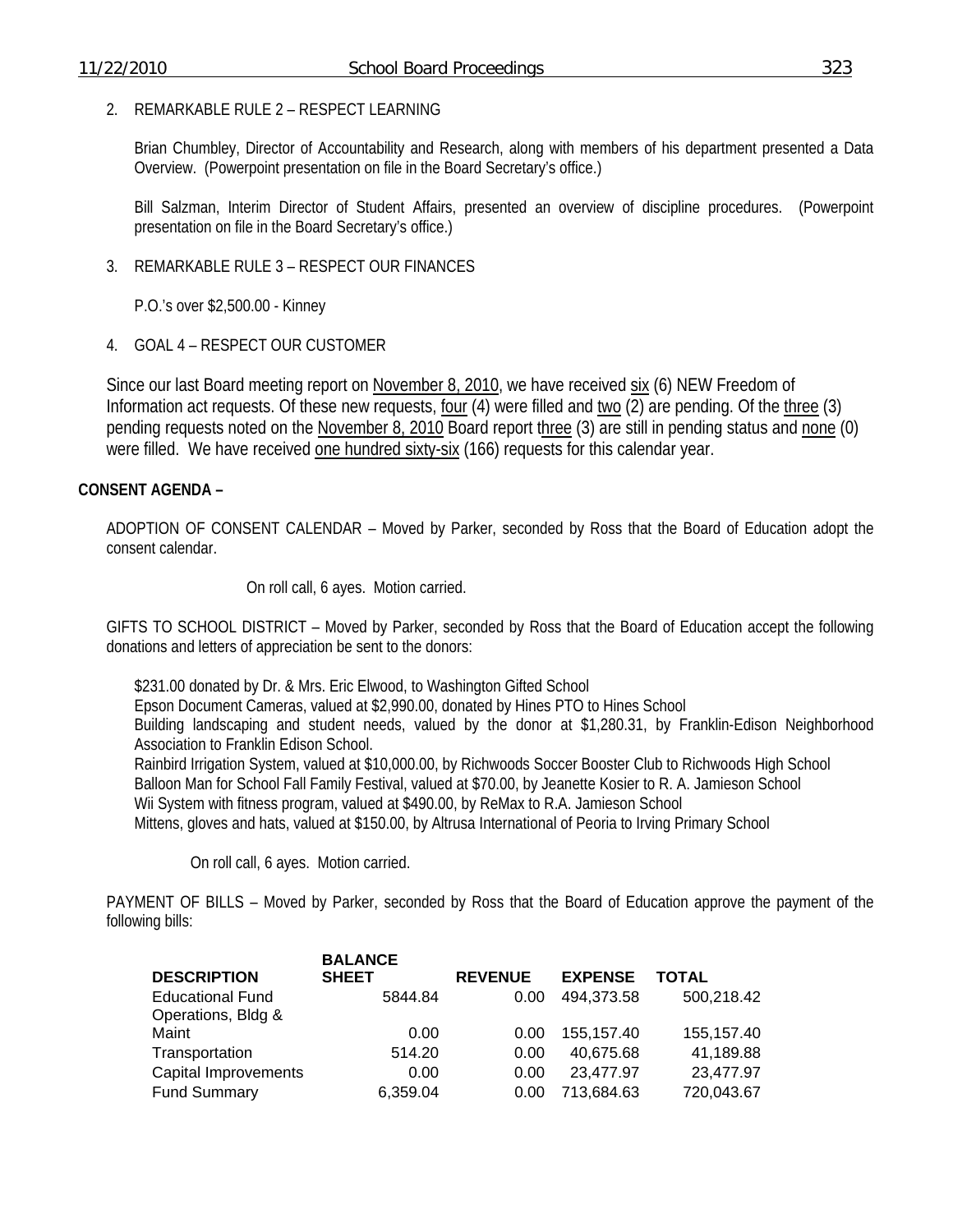# On roll call, 6 ayes. Motion carried.

HUMAN RESOURCE REPORT – Moved by Parker, seconded by Ross that the Board of Education approve the following human resource report as presented by the administration.

| I. | <b>Certified Personnel</b><br><b>Appointments</b>                                                                                                | <b>Effective Date</b> |
|----|--------------------------------------------------------------------------------------------------------------------------------------------------|-----------------------|
|    |                                                                                                                                                  |                       |
|    | <b>Teachers</b><br>Decker, Matthew - Franklin-Edison / Literacy K-5                                                                              | 11/23/10              |
|    | (Ed Fund 10E000 1113 1120 14 000000)<br>Fields, Rachel - Manual High / Math                                                                      | 11/23/10              |
|    | (Ed Fund 10E000 1131 1120 01 000000)<br>Flauter, Sean - Manual High / Social Studies / Pending Paperwork                                         | <b>TBD</b>            |
|    | (Ed Fund 10E000 1131 1120 01 000000)<br>Sprout, Tera - Valeska Hinton                                                                            | 11/23/10              |
|    | (Title I 10E680 2219 1120 80 430001)<br>Stevenson, Stephanie - Northmoor-Edison / Technology / Part-Time<br>(Ed Fund 10E000 1113 1120 32 000000) | 11/23/10              |
|    | Job Transfers<br><b>Teachers</b>                                                                                                                 |                       |
|    | Bowlin, Shelley - Manual High / Math Intervention Specialist<br>(SIG Grant 10E942 2219 1130 01 485501)                                           | 11/23/10              |
|    | Coconate, Michelle - Franklin-Edison / Intervention Specialist From Special Edu.<br>(Title I 10E000 2219 1120 14 430001)                         | 11/23/10              |
|    | Smothers, June - Franklin-Edison / 2 <sup>nd</sup> Grade<br>(Ed Fund 10E000 1113 1120 14 000000)                                                 | 11/23/10              |
|    | <u>Tutors</u>                                                                                                                                    | 11/23/10              |
|    | Adams, Jamie - Northmoor-Edison<br>(Title I 10E000 1250 1220 32 430001)                                                                          |                       |
|    | Maddalozzo, Margaret - Thomas Jefferson<br>(ARRA 10E000 2219 1320 22 485101)                                                                     |                       |
|    | Penelton, Barbara - Manual High<br>(SI Grant 10E000 1131 1220 01 485501)                                                                         |                       |
|    | Sams, Kelly - Whittier<br>(ARRA 10E000 1250 1220 43 485101)                                                                                      |                       |
|    | Wiggers, Cathy - Northmoor-Edison<br>(Title I 10E000 1250 1220 32 430001)                                                                        |                       |
|    | <b>Retirements</b>                                                                                                                               |                       |
|    | Administrators<br>Delinski, Timothy - Instructional Improvement Officer                                                                          | 06/30/15              |
|    | Teachers                                                                                                                                         |                       |
|    | Morgan, Catherine - Lindbergh / Special Education<br>Winship, Patricia - Harrison / Kindergarten                                                 | 06/30/11<br>08/01/15  |
|    | <b>Speech Pathologist</b>                                                                                                                        |                       |
|    | Lebron, Monica - Developmental Center                                                                                                            | 06/30/11              |

## *Resignations*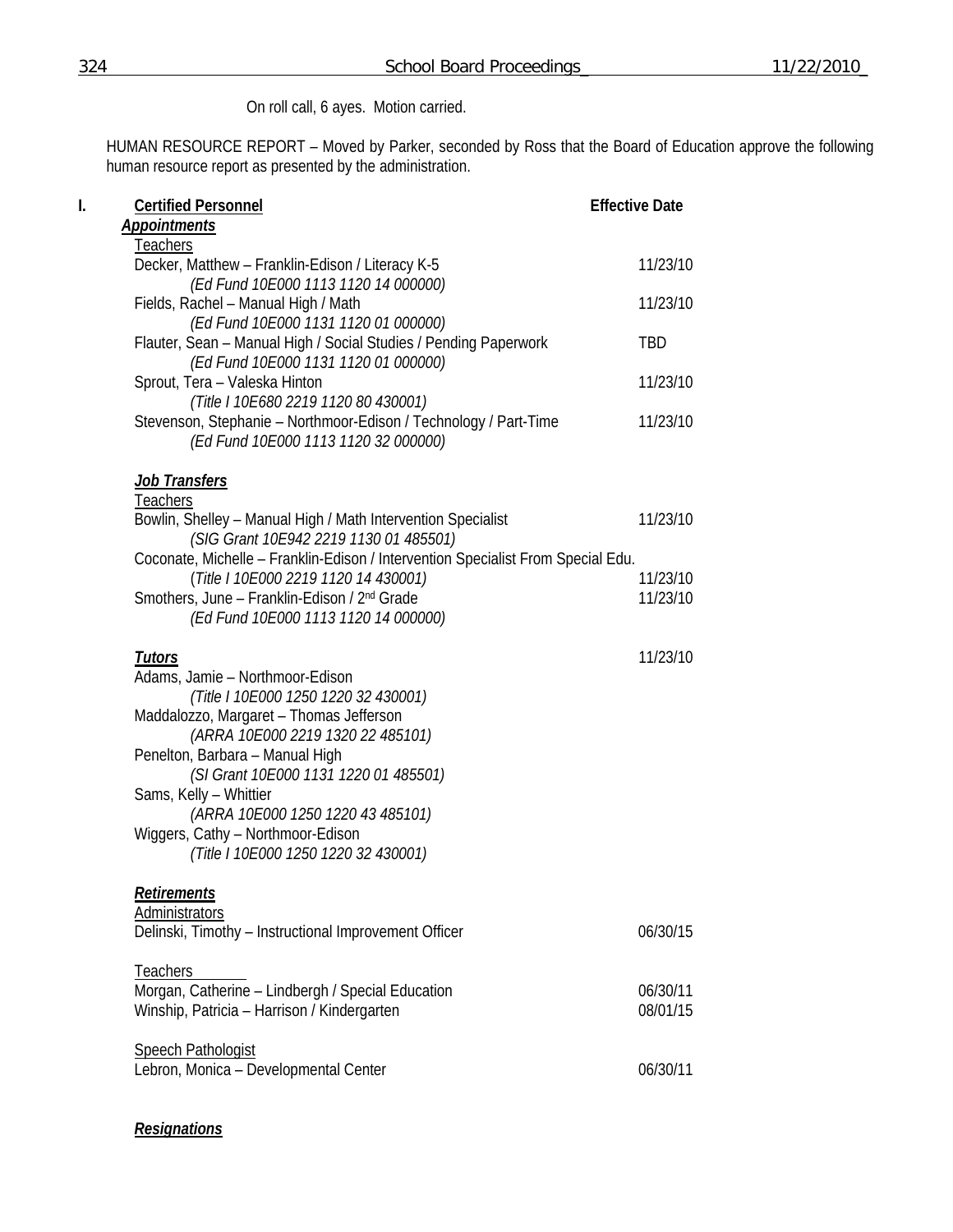|     | Teachers<br>Foster, Dawn - Northmoor-Edison / ELL / Personal Reasons                                                                       | 11/15/10 |
|-----|--------------------------------------------------------------------------------------------------------------------------------------------|----------|
|     | <u>Deceased</u><br>Teacher                                                                                                                 |          |
|     | Birdoes, Theresa - Knoxville Center                                                                                                        | 11/16/10 |
| II. | <b>Non-Certified Personnel</b><br><b>Appointments</b>                                                                                      |          |
|     | Job Coach<br>Davis, William - Hourly<br>(Ed Fund 10E000 1418 1540 80 012001)                                                               | 11/23/10 |
|     | Increments<br>Hupp, Kenneth - Richwoods High / Set construction<br>(Ed Fund 10E000 1532 1120 04 000000)                                    | 11/23/10 |
|     | <b>Teacher Aide / Special Assignment</b><br>Palkovic, Nathan - Von Steuben<br>(AARA 10E000 1205 1440 39 485701)                            | 11/23/10 |
|     | <u>Job Transfers</u>                                                                                                                       |          |
|     | Clerical<br>Ash, Cynthia - Hines from Woodrow Wilson                                                                                       | 11/23/10 |
|     | (Ed Fund 10E000 2410 1450 20 000000)<br>McNulty, Janice - Woodrow Wilson from Trewyn Day Treatment<br>(Ed Fund 10E000 2410 1450 44 000000) | 11/23/10 |
|     | <b>Custodial</b><br>Jackson, Donald - Manual High<br>(Bldgs & Grounds/Maint 20E000 2542 1490 01 020000 & 80E000 2367 1490 01 020000)       | 11/08/10 |
|     | <b>Teacher Aides</b><br>Owens, Roosevelt - Trewyn from Lincoln<br>(ARRA 10E000 1205 1440 08 485701)                                        | 11/15/10 |
|     | Reclassifications<br><b>Clerical</b>                                                                                                       |          |
|     | Jones, Tracey - Manual High to Principal's Secretary<br>(Ed Fund 10E000 2410 1450 01 000000)                                               | 08/23/10 |
|     | Wagner, Debby - Richwoods High to Principal's Secretary<br>(Ed Fund 10E000 2410 1450 04 000000)                                            | 08/02/10 |
|     | Leaves of Absences<br>Transportation<br>Cooper, Diane - Driver / Medical Leave                                                             | 11/09/10 |
|     | <b>Resignations</b><br>Clerical                                                                                                            |          |
|     | Fulton, Jody - Hines / Relocating Out of State                                                                                             | 11/24/10 |

# **Transportation**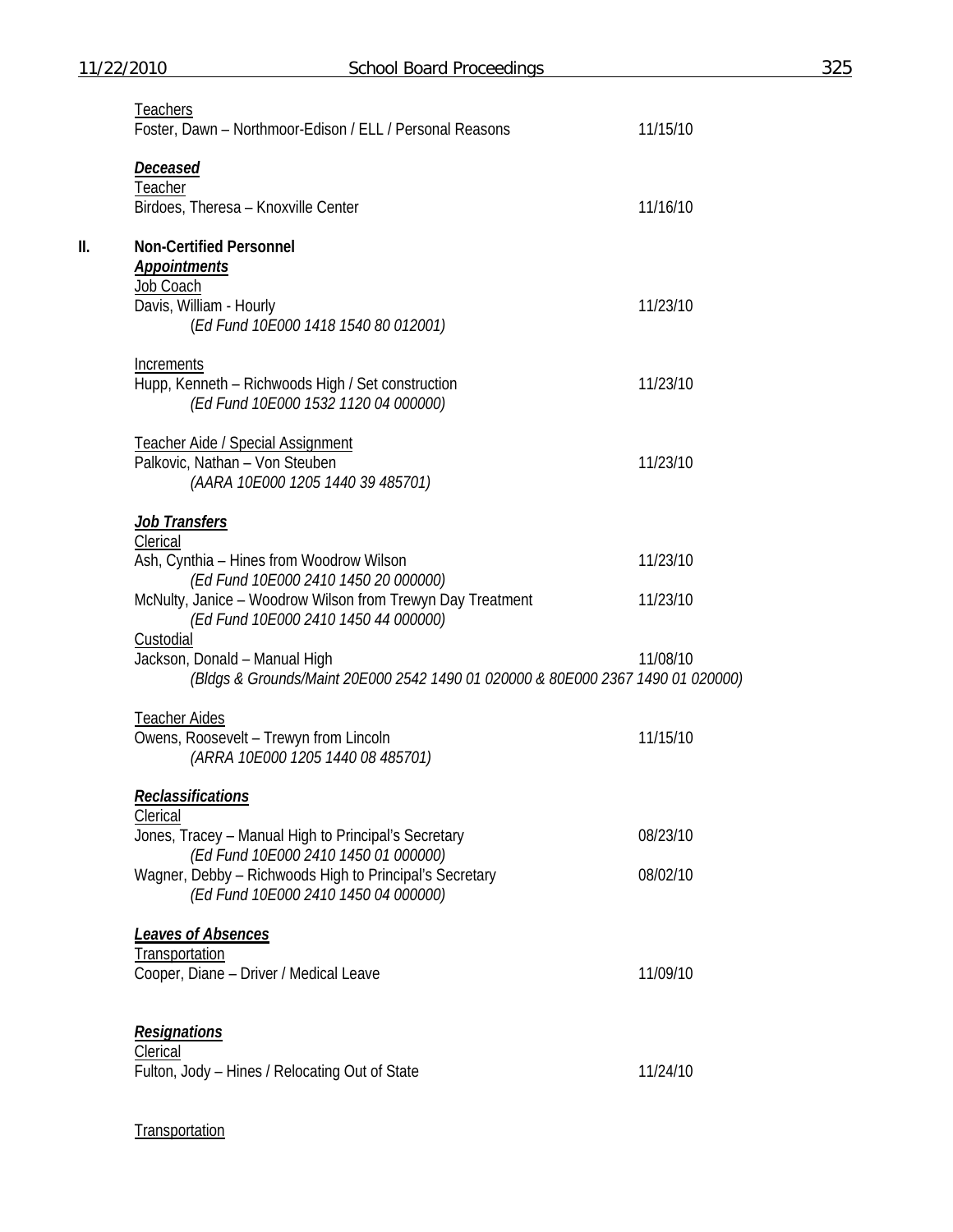| 326  | <b>School Board Proceedings</b>                                         |          | 11/22/2010_ |
|------|-------------------------------------------------------------------------|----------|-------------|
|      | Salazar, Margarita - Driver / Other Employment                          | 11/09/10 |             |
|      | <b>Retirements</b><br>Cafeteria                                         |          |             |
|      | Ahten, Donald - Manual High                                             | 10/10/10 |             |
|      | Ahten, Sylvia - Glen Oak                                                | 10/10/10 |             |
|      | <b>Community Aide</b><br>Randle, Demetrius - Lindbergh                  | 05/31/11 |             |
|      | <b>Maintenance</b><br>Gorham, Lloyd                                     | 11/30/10 |             |
|      | <b>Rescinded Employment</b>                                             |          |             |
|      | Transportation<br>Williams, Latrinia - Pending Results Were Unfavorable | 11/03/10 |             |
|      | Young, Kale - Pending Results Were Unfavorable                          | 11/03/10 |             |
|      | <b>Terminations</b><br><b>Teacher Aide</b>                              |          |             |
|      | Comiskey, Anne - Knoxville Center / Job Performance                     | 11/23/10 |             |
|      | Transportation<br>Kringer, Tracy - Driver / Job Abandonment             | 10/29/10 |             |
| III. | <b>Certified Substitutes</b>                                            |          |             |
|      | <b>Appointments</b><br>Teachers (Ed Fund 10E000 1000 0000 00 000000)    | 11/23/10 |             |
|      | Beach, Robert<br>Bockler, Jason                                         |          |             |
|      | Ford, Clinton                                                           |          |             |
|      | Jablon, Courtney<br>Jones, Kevin                                        |          |             |
|      | Moore, Dorian                                                           |          |             |
|      | Queen, Kenneth<br>Spiller, Erin                                         |          |             |
|      |                                                                         |          |             |
|      | <b>Resignations</b><br>Teachers                                         |          |             |
|      | Burdick, Norman - Other Commitments                                     | 11/10/10 |             |
|      | <b>Deceased</b>                                                         |          |             |
|      | Davis, Nancy                                                            | 11/10/10 |             |
| IV.  | <b>Non-Certified Substitutes</b>                                        |          |             |
|      | <b>Appointments</b><br>Cafeteria (Ed Fund 10E000 2562 1590 80 019500)   | 11/23/10 |             |
|      | Arndt, Jodi                                                             |          |             |
|      | Gulley, Nakeya<br>Ivery, Alice                                          |          |             |
|      | Page, Rachael                                                           |          |             |
|      | Pankey, Shane<br>McLemore, Tina                                         |          |             |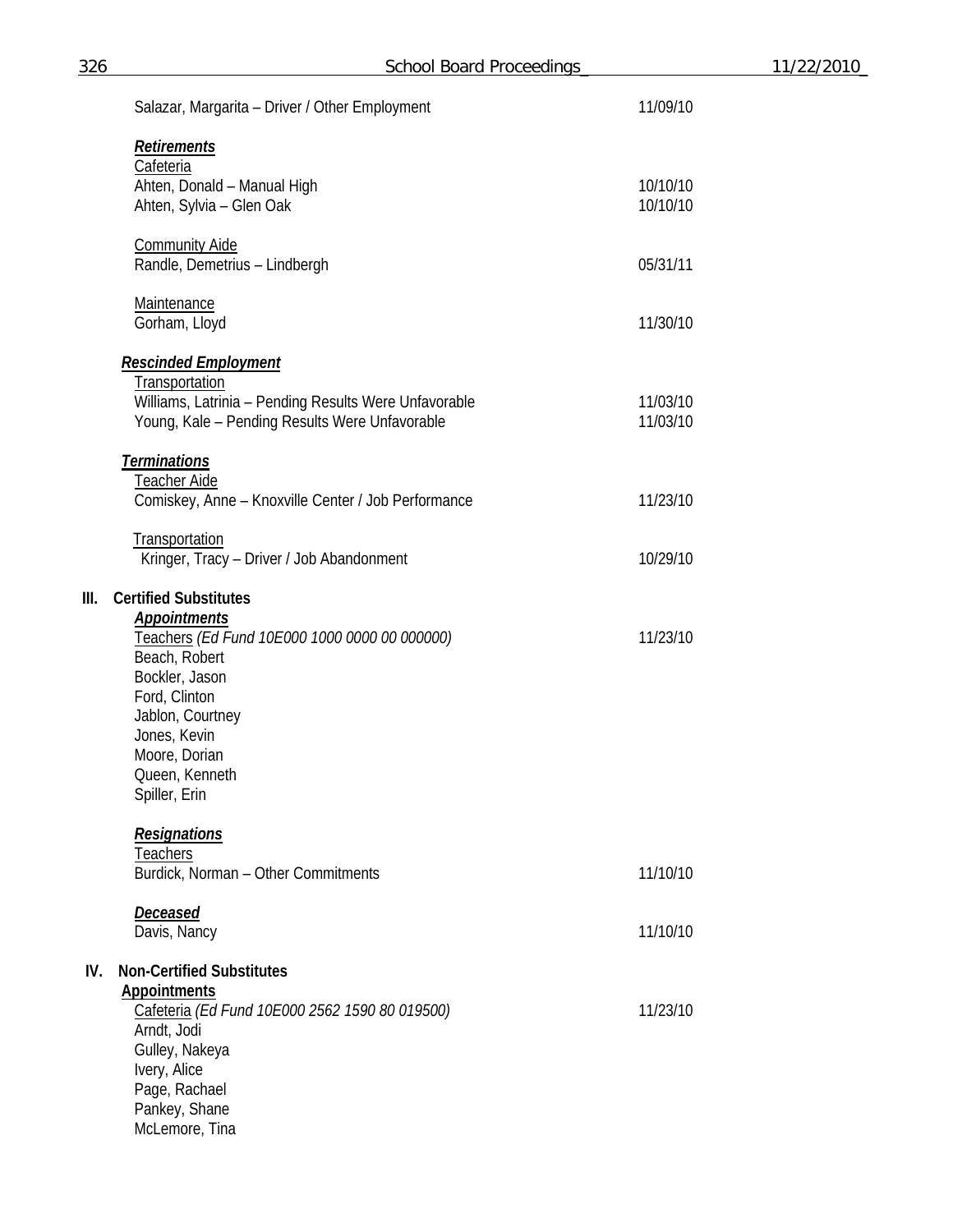Morton, Sharta Nelson, Sami

| <b>Teacher Aides</b><br>Cisco, Lynn<br>Jackson, Jenise                   |          | 11/23/10<br>11/23/10 |
|--------------------------------------------------------------------------|----------|----------------------|
|                                                                          | Addendum |                      |
| Certified<br>Teacher<br>Irwin, Nancy - Manual High / Suspension With Pay |          | 11/22/10             |

**Non-Certified**

Crossing Guard Garnand, Wendy 11/23/10

On roll call, 6 ayes. Motion carried.

TRAVEL REQUESTS – Moved by Parker, seconded by Ross that the Board of Education approve the travel requests as presented by the administration. (Copy is on file in the board secretary's office.)

On roll call, 6 ayes. Motion carried.

NEW APPOINTMENTS OF MANUAL RESTRUCTURING ADVISORY COUNCIL – Moved by Parker, seconded by Ross that the Board of Education approve the appointment of two new members to the Manual Restructuring Advisory Council; Ms. Dommie Lee (parent) and Mr. Marty Clinch (Assistant Business Manager, IBEW Local 34).

On roll call, 6 ayes. Motion carried.

INTERGOVERNMENTAL AGREEMENT WITH THE PLEASURE DRIVEWAY AND PARK DISTRICT OF PEORIA FOR THE WOODRUFF SWIMMING POOL – That the Board of Education approve the Intergovernmental Agreement with the Pleasure Driveway and Park District of Peoria for the operation and use of the Woodruff Swimming Pool for District 150 and Park District Programs.

> On roll call, 5 ayes – Butler, Parker, Petelle, Ross, Wolfmeyer 1 nay – Stowell. Motion carried.

#### **DELIBERATION AGENDA**

REVIEW OF SUSPENSIONS – Moved by Parker, seconded by Stowell that the Review of Suspensions listed on the report dated November 22, 2010 be approved as presented.

> On roll call, 5 ayes - Butler, Parker, Ross, Stowell, Wolfmeyer, 1 abstain - Petelle. Motion carried.

EXPULSIONS – Moved by Parker, seconded by Stowell that the Expulsions listed on the report dated November 22, 2010 be approved as presented.

On roll call, 6 ayes. Motion carried.